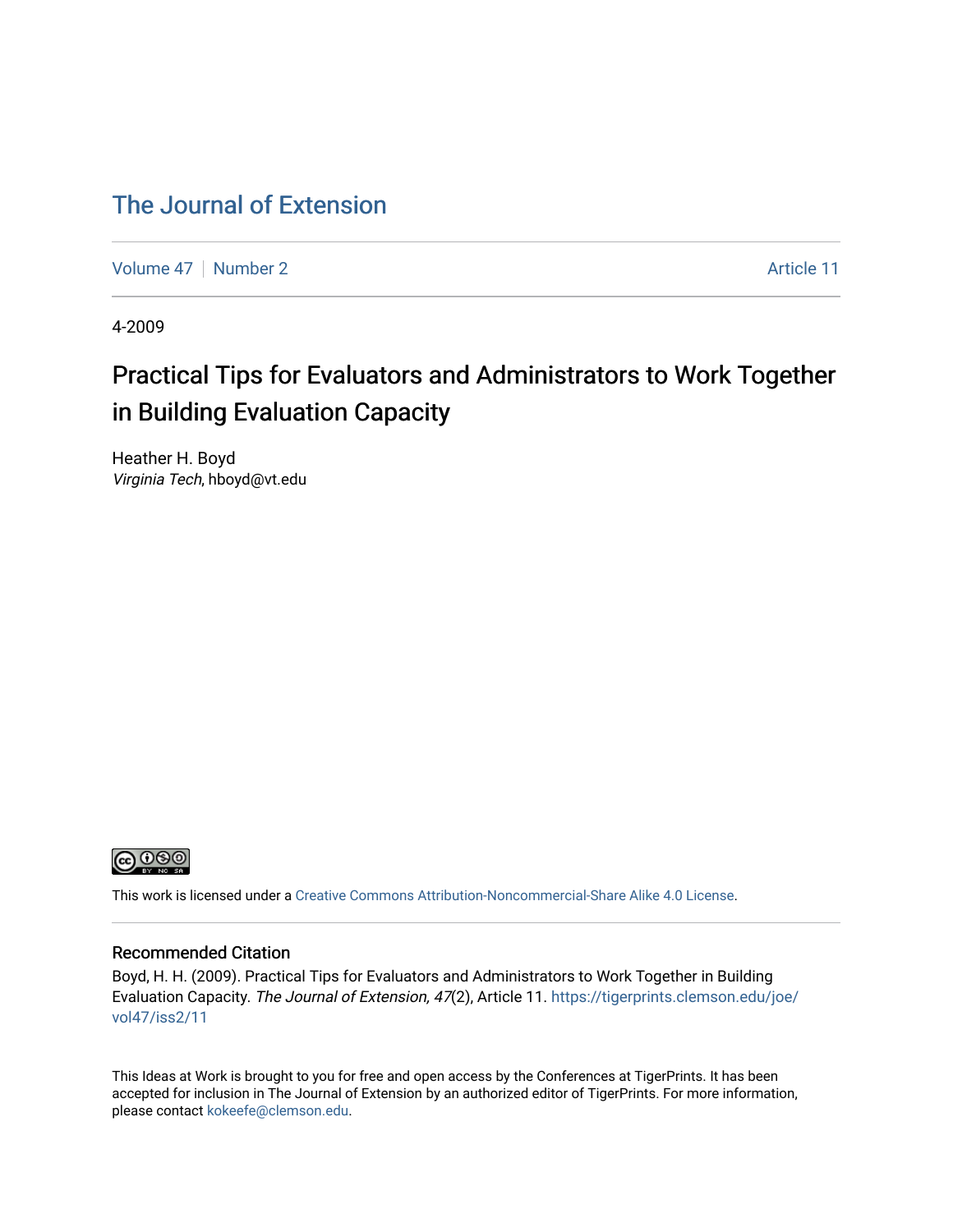

# **April 2009 Volume 47 Number 2 Article Number 2IAW1**

[Return to Current Issue](http://www.joe.org:80/joe/2009april/)

# **Practical Tips for Evaluators and Administrators to Work Together in Building Evaluation Capacity**

**Heather H. Boyd** Assistant Professor Virginia Tech Blacksburg, Virginia [hboyd@vt.edu](mailto:hboyd@vt.edu)

**Abstract:** This article describes considerations for administrators and internal evaluators for working in conjunction to improve evaluation capacity within their Extension organizations.

New relationships among government and institutions, professionals, and service providers have greatly increased the demand and opportunities for evaluation and the development of evaluation systems (Norris  $\&$ Kushner, 2007). In Extension, many organizations employ full- or part-time evaluators to work with faculty and staff to help build their capacity for evaluation. In Extension, building evaluation capacity generally means helping individuals and teams develop the knowledge, skills, and motivation to evaluate their programs and communicate the results. Currently, 170 evaluators subscribe to the Extension Education Evaluation topical interest group listserv of the American Evaluation Association. More than 5,000 professionals are currently members of the American Evaluation Association, and the demand for evaluation services is currently growing and expanding.

One source of expertise on building evaluation capacity emphasizes that evaluators should be aware of their organizational contexts, power hierarchies, and administrative processes (Volkov & King, 2007). Volkov and King recommend that "key leaders of the organization support and share responsibility for evaluation capacity building."

Many Extension evaluators report to administrators such as deans and directors, and work for the organization, at least in part, through administrators who are "champions" for evaluation. Evaluation champions are leaders who have influence in the organization and who support and value evaluative thinking. Champions are key to the success of evaluation capacity building efforts in Extension (Taylor-Powell & Boyd, in press). While evaluation champions may or may not have formal leadership positions, many formal leaders in Extension nationwide appear to be evaluation champions.

Administrators and evaluators who work together to create and communicate evaluation expectations can contribute positively to the organizational climate for evaluation and evaluation capacity building. Clarifying policies and changes in this dynamic area of organizational life can reduce frustration and barriers for field faculty and specialists who are not yet convinced that formal evaluation is an important and useful dimension of their professional work.

Evaluators and administrators together can: 1) involve stakeholders-field faculty and specialists-in what is realistic and what is possible; 2) set a positive tone for what can be done; and 3) communicate that both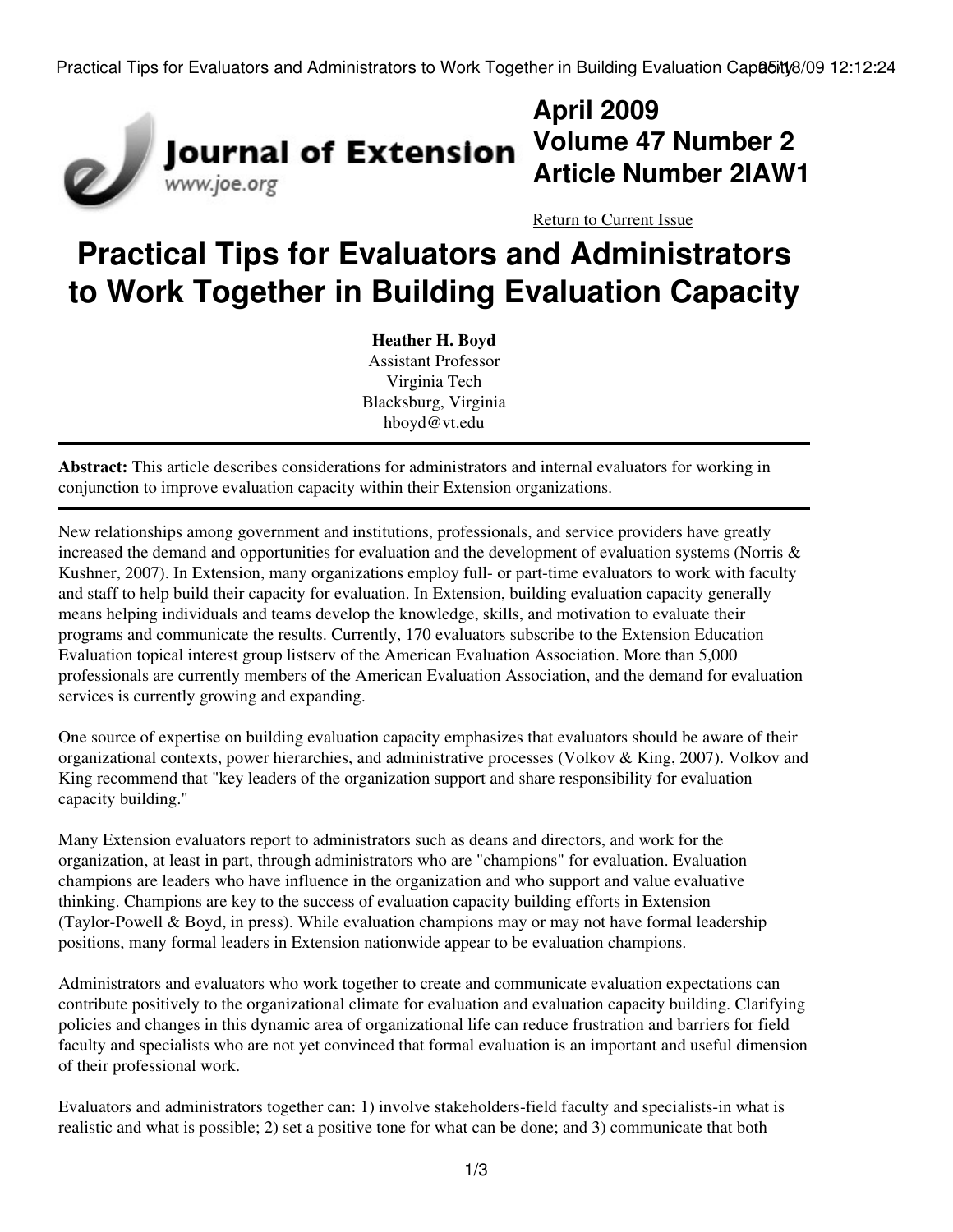Practical Tips for Evaluators and Administrators to Work Together in Building Evaluation Capabity 8/09 12:12:24

program improvement and program results are important findings in evaluation processes.

The following are topics that administrators and internal evaluators should consider as they orient themselves to common goals and specific evaluation expectations for members of the organization. They should engage in focused conversation about these topics before major evaluation efforts, as well as during ongoing organizational processes.

### **Organizational History, Including Budgetary Influences on Resource Distribution**

- History of the institution, including its nature as an 1862, 1890, 1994 or other land-grant institution
- Purpose of the land-grant system
- Roles relative to federal reporting and accountability information for Cooperative State Research Education and Extension Service

# **Administrative Principles That Drive Decisions**

- Mission, vision, and goals for the organization, and how program evaluation can support those
- Who makes programming decisions, who makes budgeting decisions, as well as the level of centralization
- What "program evaluation" has historically meant in the organization and the messages that have been delivered

### **Appropriate Roles During an Evaluation Process and Expectations of Each Other**

- How evaluators and administrators will involve people early in processes, connect key people, and be champions of the effort
- Where in the organization the results of evaluation work might be productive or, at least, influential
- What makes an evaluation effort feasible, appropriate, useful, and accurate-the four main standards of program evaluators per the American Evaluation Association

As basic as it sounds, frequent, productive communication between evaluators and administrators regarding evaluation progress in the organization can help to create the conditions where evaluation capacity can grow. Administrators who attend evaluation professional development opportunities as learners or observers send a message that they care and that they want to know whether there are new trends or influences on practical,